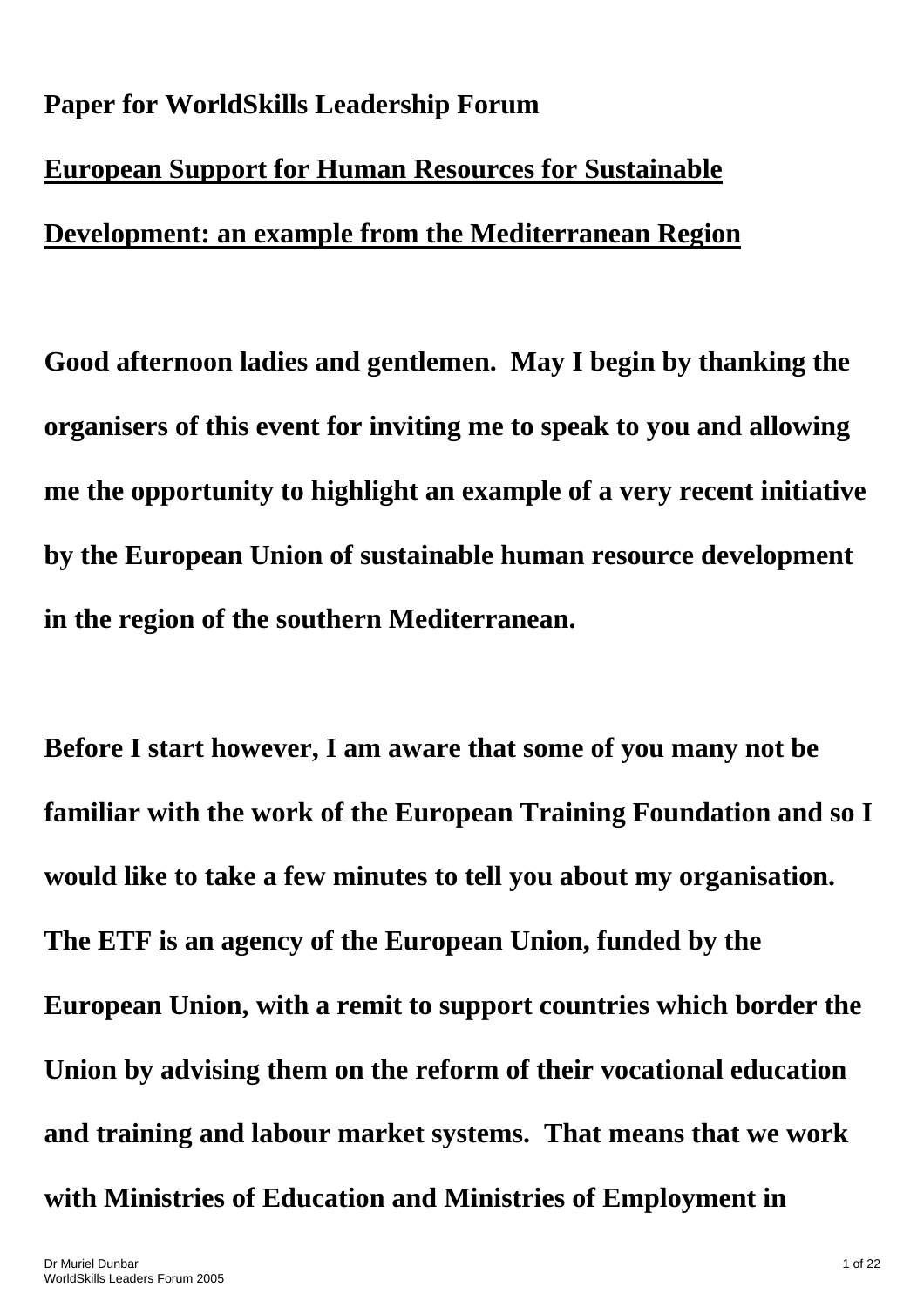**countries which aspire to EU membership, such as Bulgaria, Romania, Croatia and Turkey, as well as the Balkan countries; we also work with Russia, Ukraine, Moldova, Belarus, the countries of the southern Caucuses, i.e. Georgia, Azerbaijan and Armenia and across the Middle East and North Africa, from Syria, Jordan and Lebanon right across to Algeria, Tunisia and Morocco. And we work with 4 countries of Central Asia: Kazakhstan, Kyrgistan, Uzbekistan and Tajikistan. The work we do in creating conditions to develop and maintain a better educated workforce is part of a wider effort by the EU to make more secure its borders with the countries which surround it. It is recognised that if these neighbouring countries have a healthy labour market, if they can attract inward investment, create jobs and become good trading partners, then the problems of crime, illegal migration and civil unrest will diminish. It has been said that the EU wishes to create a 'ring of friends' around itself and the role which human resource development can play in sustaining the economic and social development of these neighbouring countries and in the reduction of poverty is now well understood.**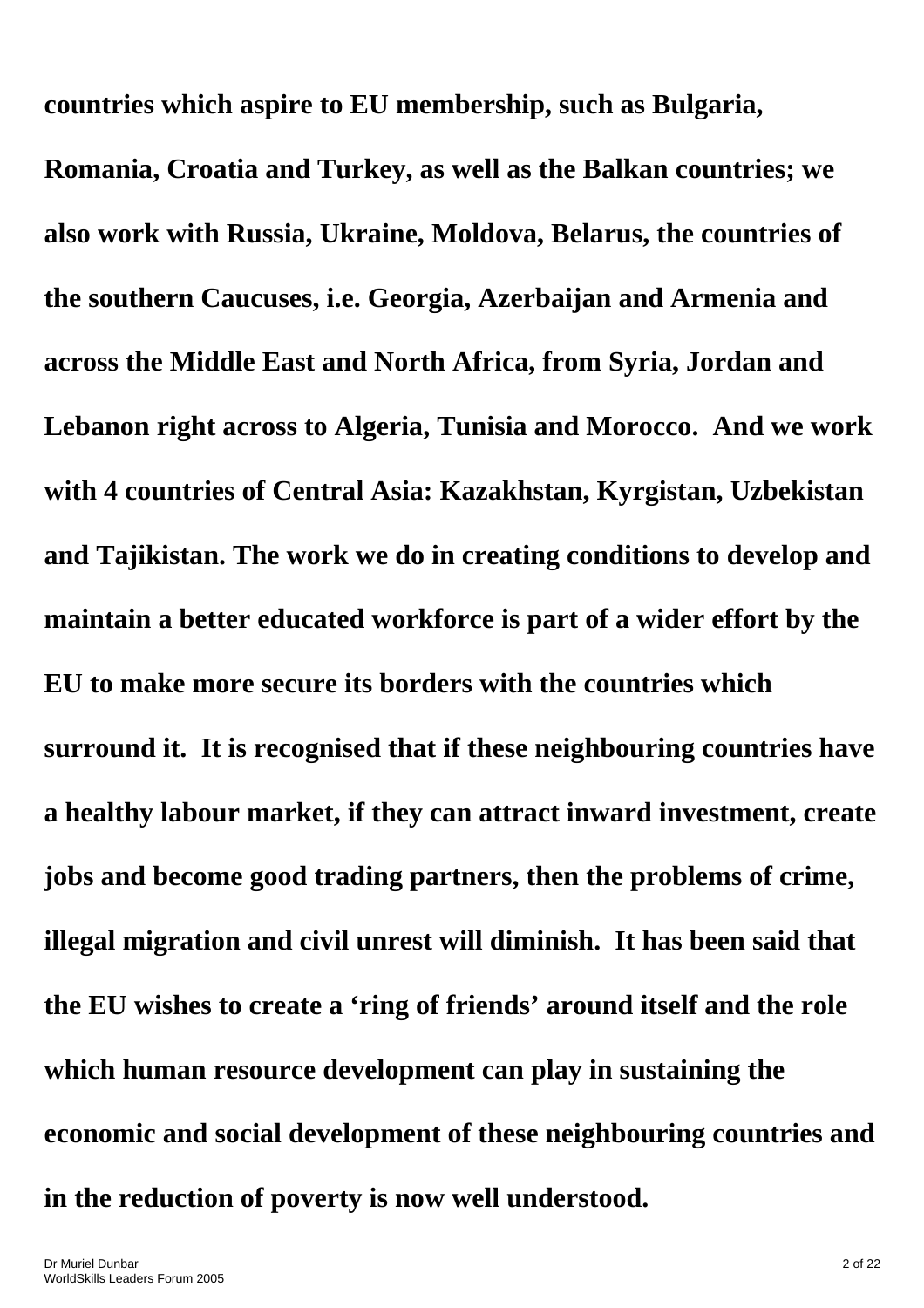**So the ETF, with a staff of just over 100, advises education and training stakeholders in each of our 30 partner countries, we provide capacity-building opportunities for government officials, educators, NGOs and others, we advise the EC delegation in each country on suitable targets for interventions in the form of HRD projects and programmes, often designing, implementing, monitoring or evaluating these, and we work with other donors to try to get coherence between our various efforts.** 

**As with all donors, the European Commission, and therefore the ETF, wishes to design interventions which will be sustainable in the long term; which the government of the country in question will be able to continue to operate and which will become embedded in their education and training systems.** 

**In May 2001 the European Union established a strategy for sustainable development. The EU took as its starting point the idea**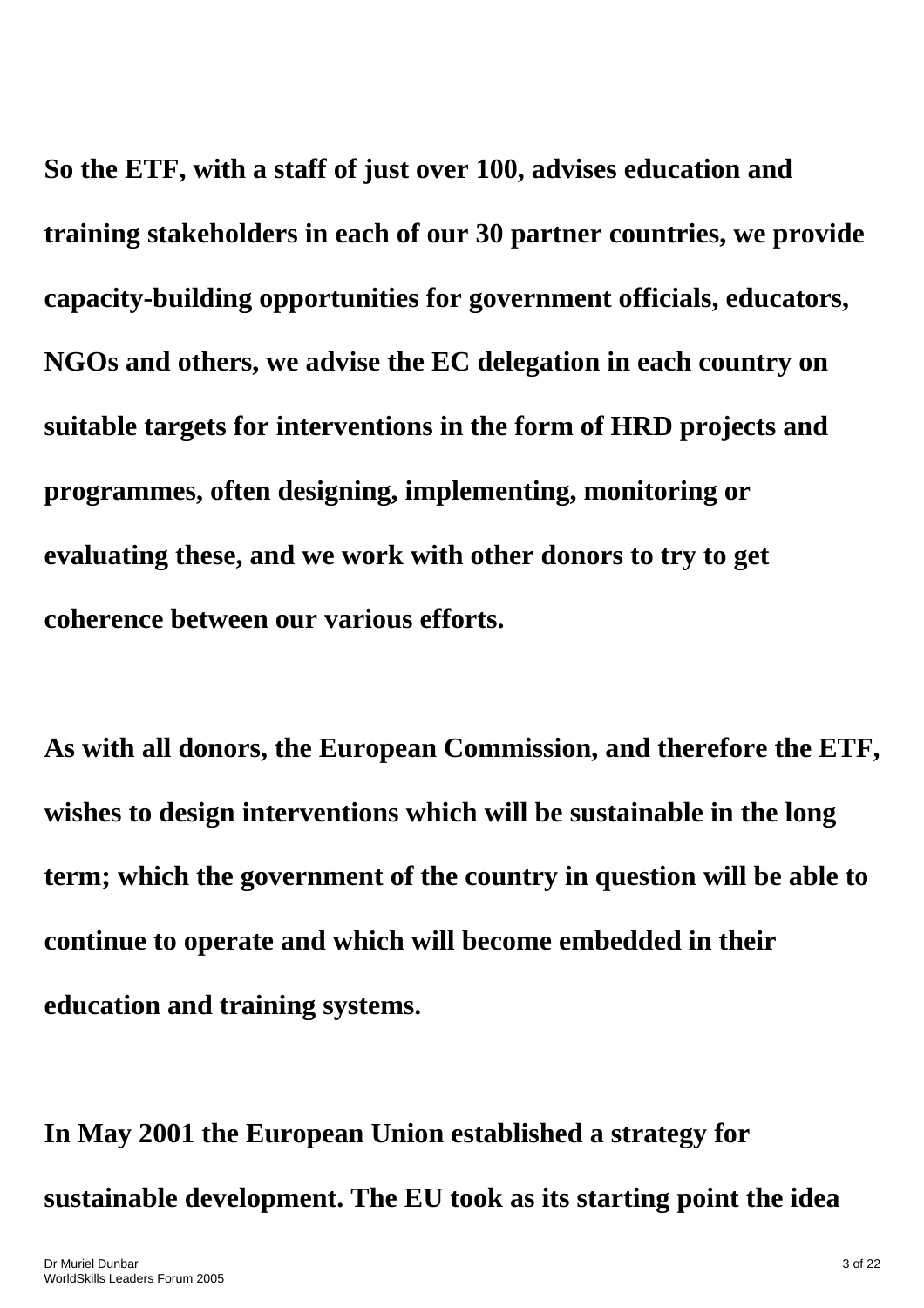**that globalisation acts as a powerful force for sustaining global growth and providing ways of dealing with international problems such as education, health and the environment. However, left to develop unchecked, market forces cause and exacerbate inequality and exclusion and therefore globalisation must go hand in hand with measures designed to prevent or mitigate these effects. The series of actions which the EU puts in place includes, and here I am selecting only those related to education and training, investing more in the fields of health, education and communicable diseases, focussing EU development policy on poverty reduction, mainstreaming the gender perspective in EU policies, combating the negative effects of emigration, strengthening public institutions and civil society in developing countries, stepping up the fight against discrimination against women.** 

**A Communication from the European Commission to the European Parliament in March 2002 stressed the vital importance of education and training in reducing poverty in developing countries. This is**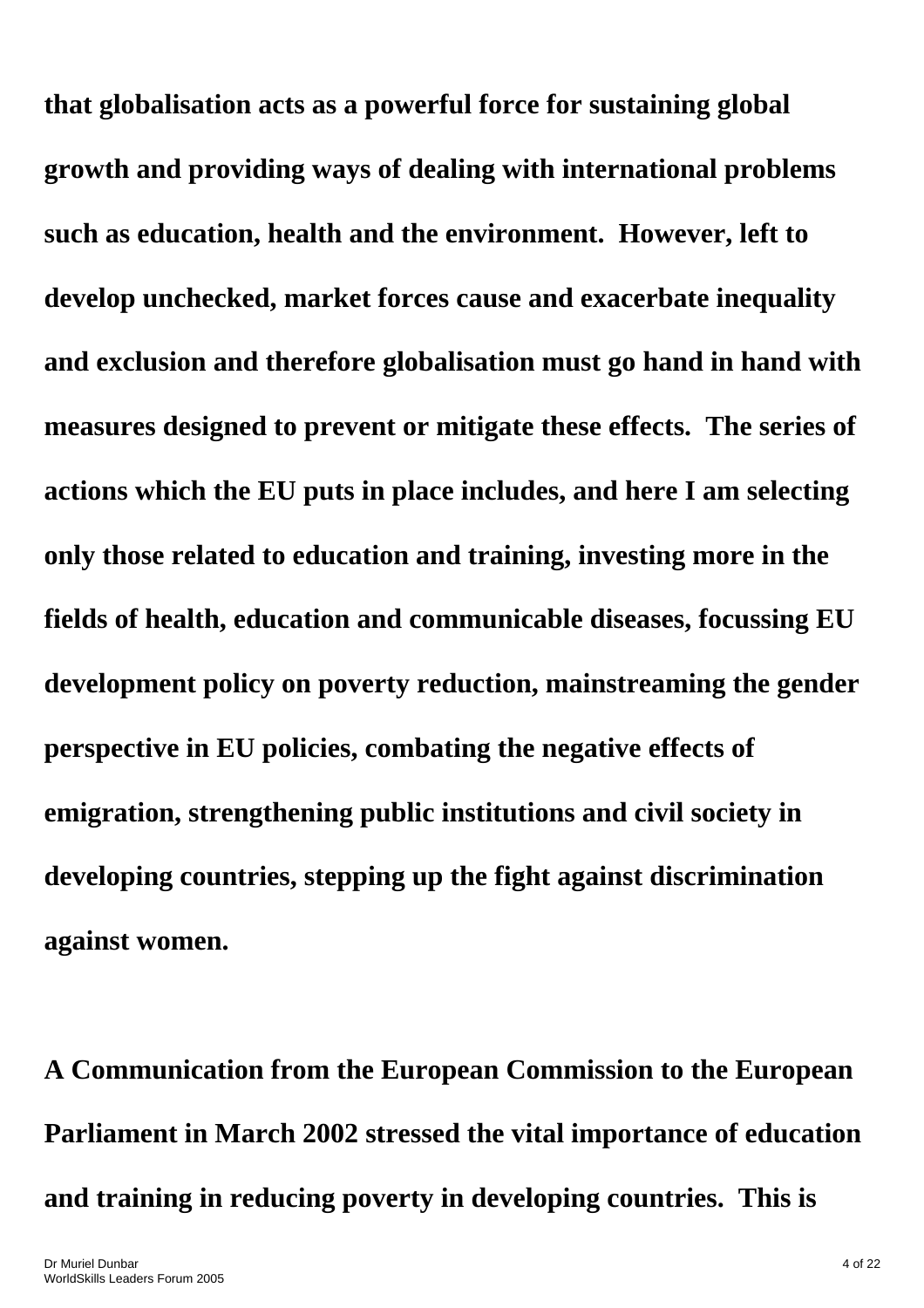**coherent with various initiatives undertaken at international level, such as the Dakar Forum in April 2000 which gave us the 'Education for All' initiative, reaffirming and broadening the international community's commitment in this field; and the Millenium Development Goals highlighted the importance of education, particularly education for girls and basic education.** 

**In its Communication, the European Commission set out 3 priorities:** 

- **Basic education, in particular primary education and teacher training;**
- **Work-related training;**
- **Higher education, in particular at regional level.**

**I shall look in more depth at the second of these, as being the one most relevant to WorldSkills. The Communication stated that priority should be given to work-related training, in other words consideration should be given to education demand. To this end 4 priority actions were identified:**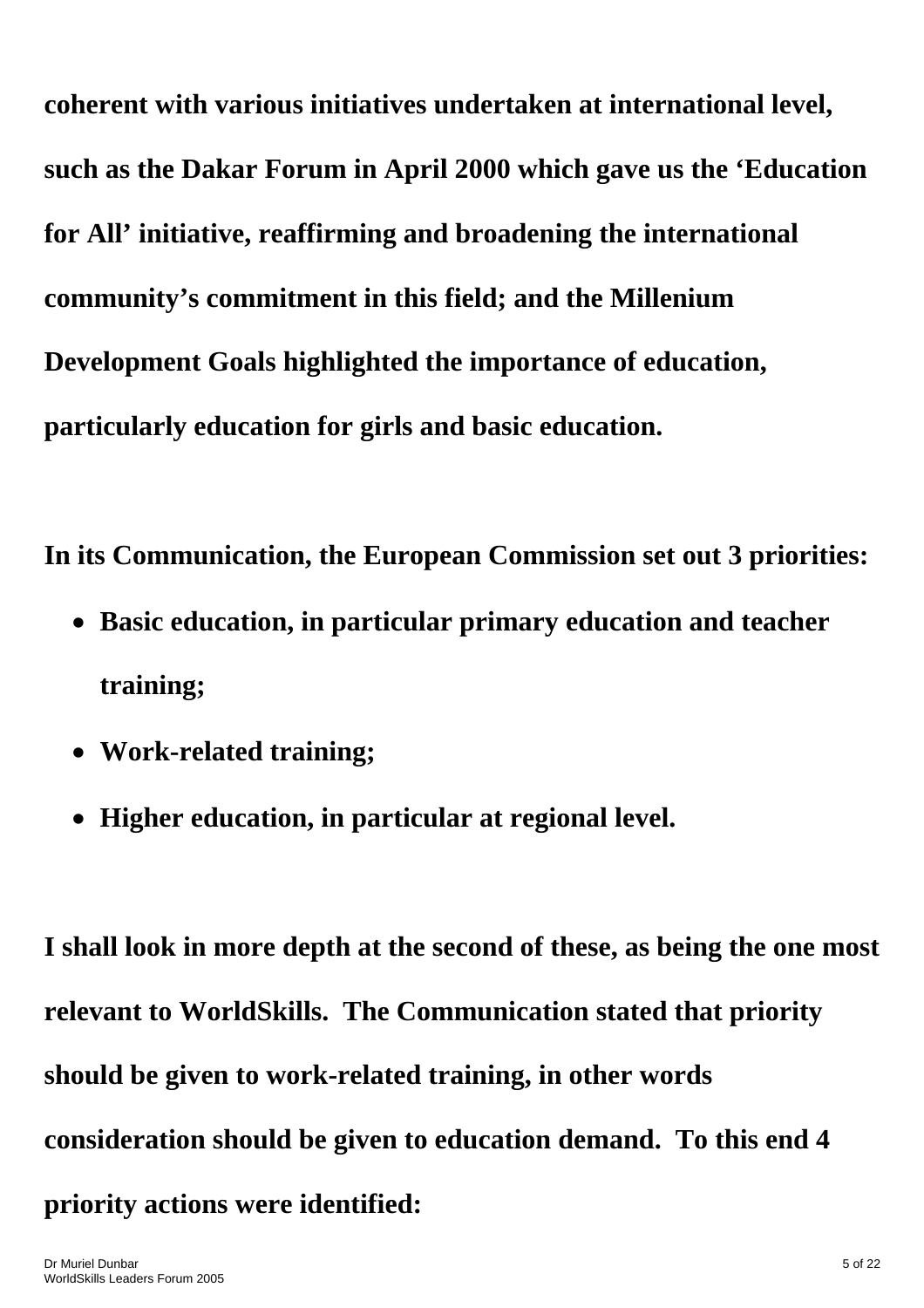- **Establishing an education system which provides an opportunity to learn more technical skills through vocational training.**
- **Supporting educational strategies, systems and processes that promote the demand for education and the acquisition of qualifications needed to pave the way for the country's economic growth.**
- **Introducing innovative approaches that go beyond the formal education sector, focusing on women in particular.**
- **Introducing active policies to ensure a closer link between training and employment.**

**These policies could integrate job-seeking aid and direct assistance for job creation.** 

**At the same time as these sectoral priorities for sustainable development were being identified, the European Union has also been working on a Sustainable Development Strategy, a review of which**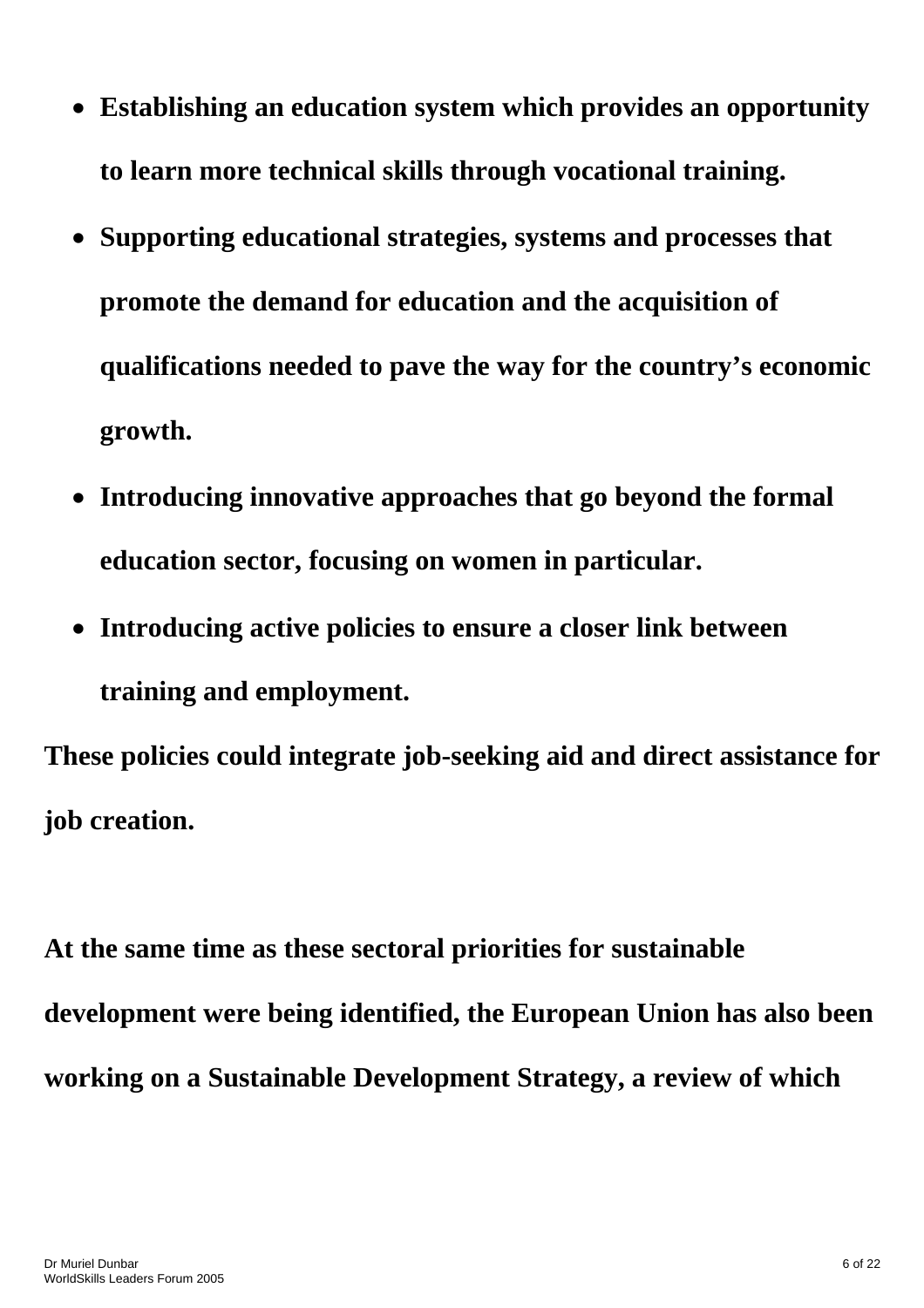**has recently been published. The Review is still under discussion but major subjects being identified relate to:** 

- **Changing the way we make policies**
- **Climate change and clean energy**
- **Public health**
- **Poverty and social exclusion**
- **Ageing society**
- **Management of natural resources**
- **Transport and land use**
- **Harnessing globalisation**
- **Better governance at global level**
- **Financing for development**

**These are rather global in orientation, but they reflect world** 

**literature which emphasises the need for the following conditions for** 

**sustainable development to occur:** 

• **Good governance, including resource management and accountability in decision-making;**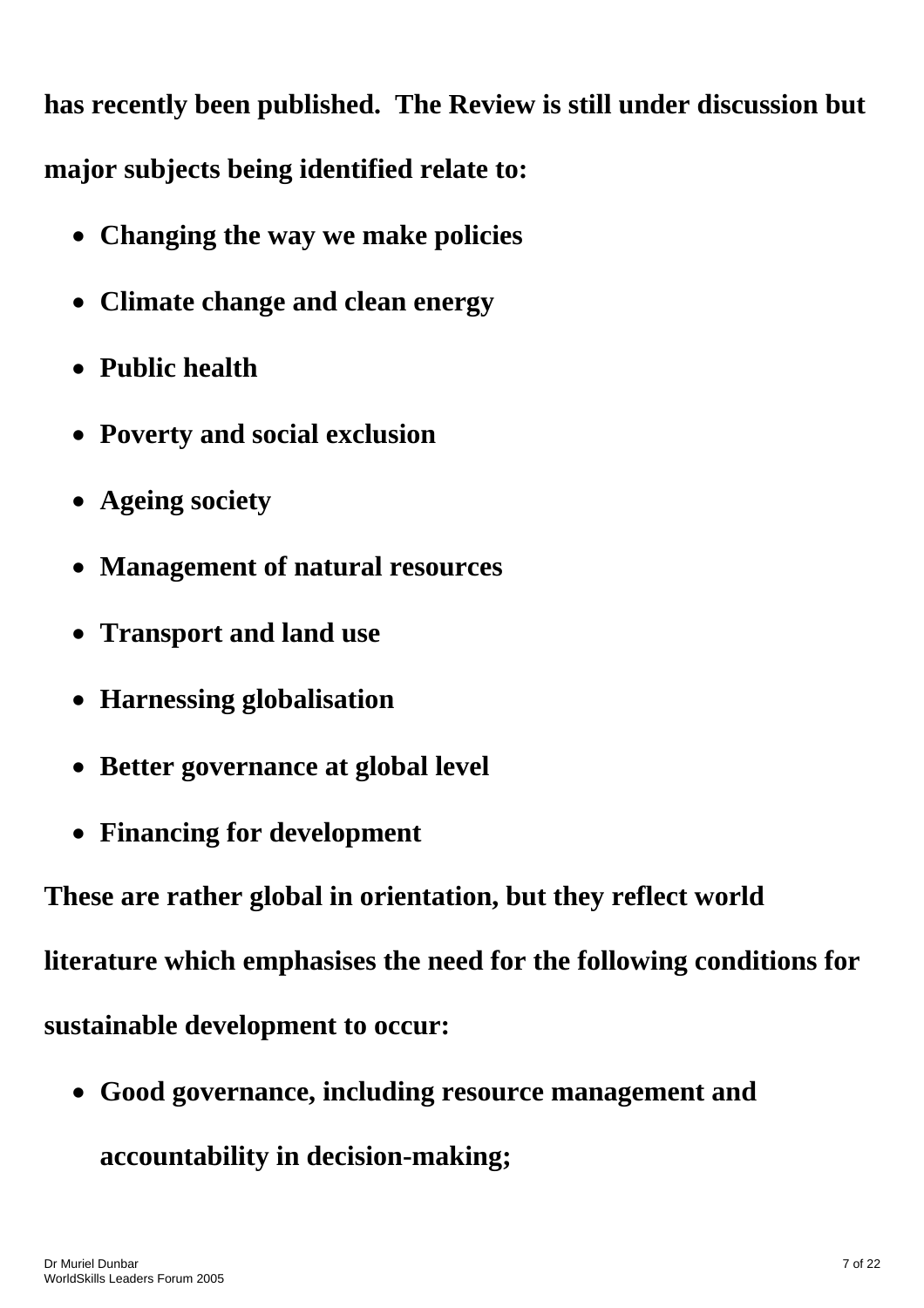- **Democracy;**
- **Participation;**
- **Social and economic development for poverty reduction and protection/maintenance of the environment;**
- **Stability and peace.**

**In our field of education and training, the literature and our experience from project and programme evaluation suggests that while these aspects all undoubtedly play a part, sustainable development is sensitive to local conditions. Where development and reform involve the transfer of programmes and policies, sustainability is dependent on how these programmes and policies are integrated into the local environment. Therefore, sustainability in the context of education development arises from processes which:** 

- **Focus on local priorities and conditions**
- **Aim at the identification of problems/issues/solutions through local engagement**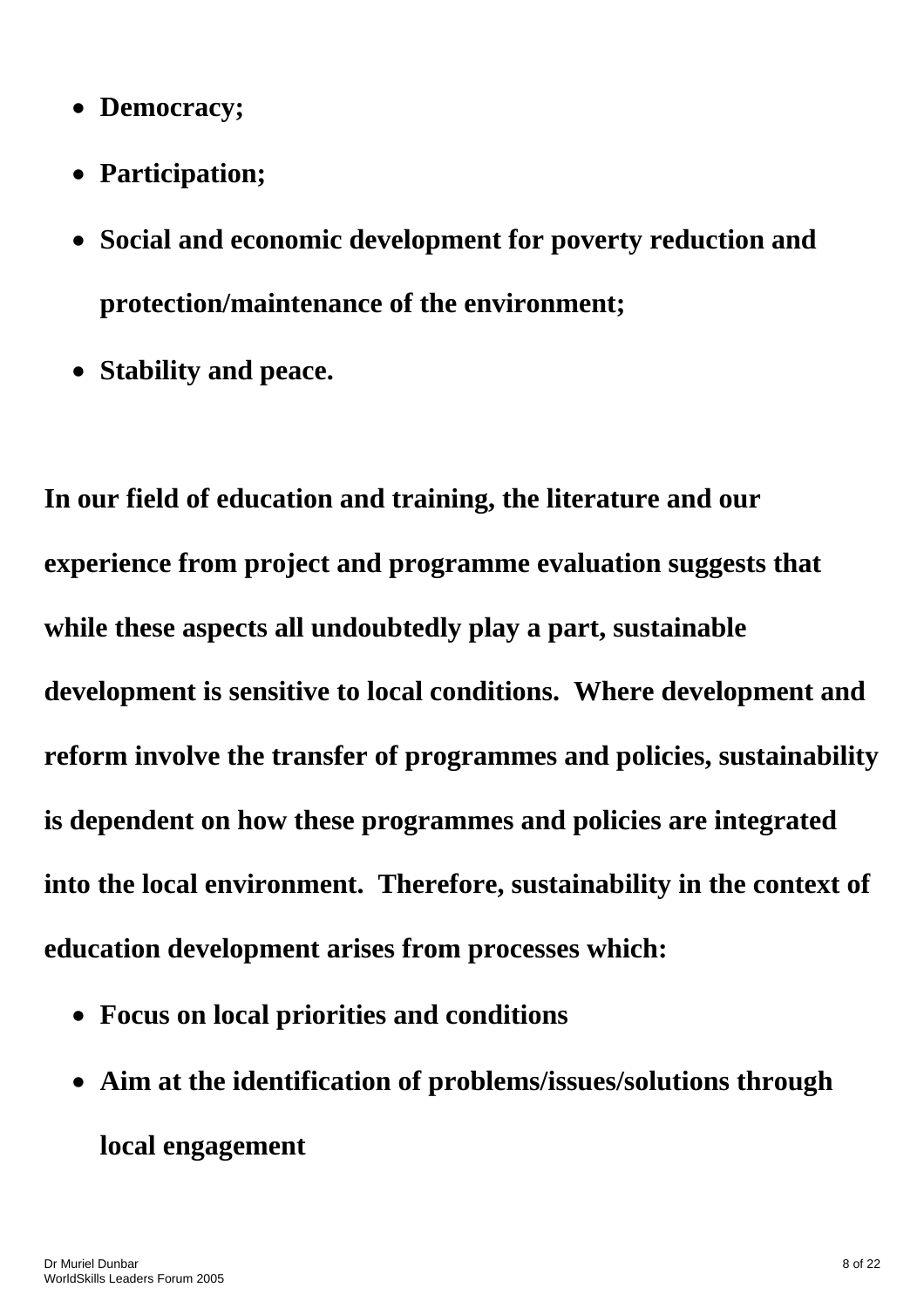- **Promote ownership of policy and strategy development**
- **Facilitate collective interpretation of options and actions e.g. stakeholder feedback**
- **Generate information about programmes and policies**
- **Encourage stakeholders to assume responsibility for dissemination, consultation and feedback.**

**Having established from what I have already said that, firstly, education and training is a valid instrument for sustainable development and that, secondly, to design sustainable interventions there are these conditions which should be met, let us now turn to a recent example in the southern Mediterranean which the ETF is implementing on behalf of EuropeAid – the directorate of the European Commission which delivers aid to third countries.** 

**The programme which I thought I would take as an example is called the Regional Programme for Education and Training for**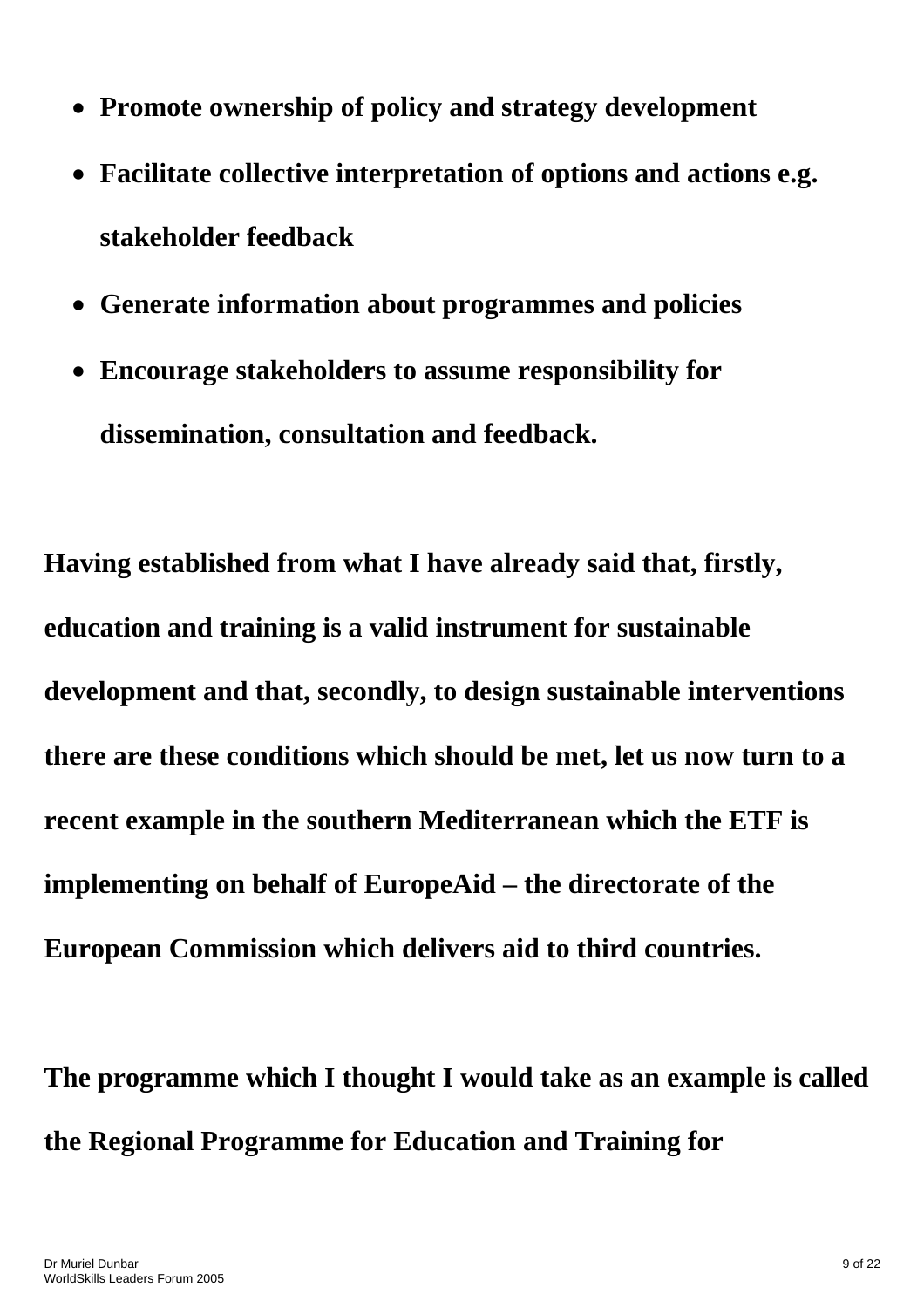**Employment and covers Algeria, Egypt, Israel, Jordan, Lebanon, Morocco, Syria, the Palestinian Territories, Tunisia and Turkey. It has a budget of 5 million euro and will run for 5 years. In its Regional Indicative Programme for 2002-2004, the European Commission recognised that with 40% of the total population in the Mediterranean partner countries under the age of 15 in 1996 the potential impact of reforms in the field of education, training and labour market systems is very large, in the short as well as the medium and long term. Despite the heterogeneity of countries in that region in terms of size, population, religion, culture, economic development, education and training systems, some common concerns on education, training and labour market systems could be broadly identified:** 

- **Analysis and monitoring of the quality and relevance of education, training and labour market systems;**
- **Access to finance;**
- **Occupational certification and training standards;**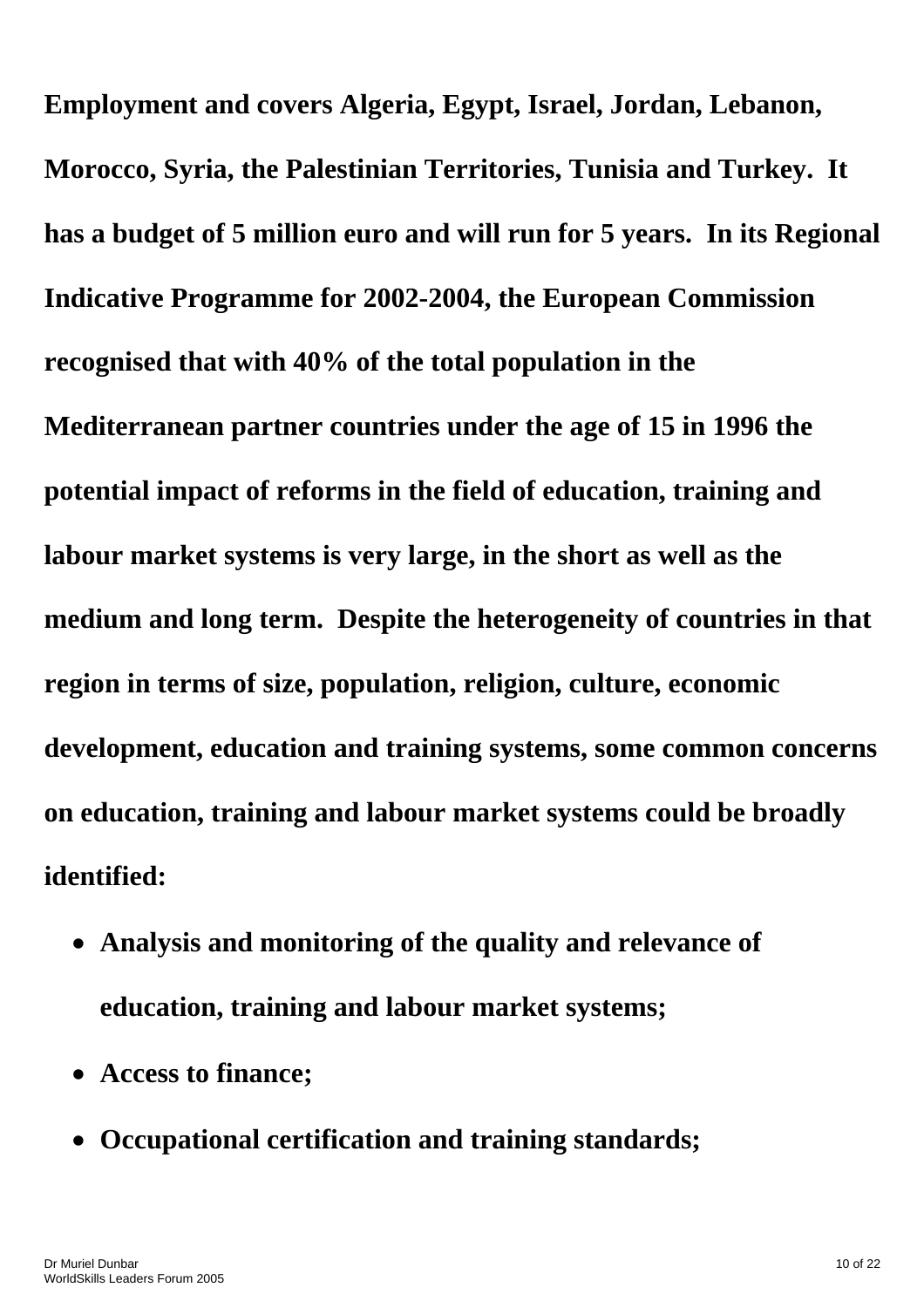- **Analysis and role of education and training institutions;**
- **Definition of relationship between employment and labour market measures.**

**It was felt that this commonality of problems and challenges confirmed the need for comprehensive reforms and action plans to be discussed at regional level, with a view to reforms being implemented nationally. In particular, it was felt, reform policies should enhance:** 

- **Cost-effectiveness, efficiency, quality and relevance of education and training systems, with a view to providing relevant skills and competences to young and adult job seekers for rapid occupational integration and to promote equal access of special groups exposed to social exclusion.**
- **Relevance and coherence of active labour market measures for employment, including measures for more effective transition from school/university to work, strongly integrated into overall**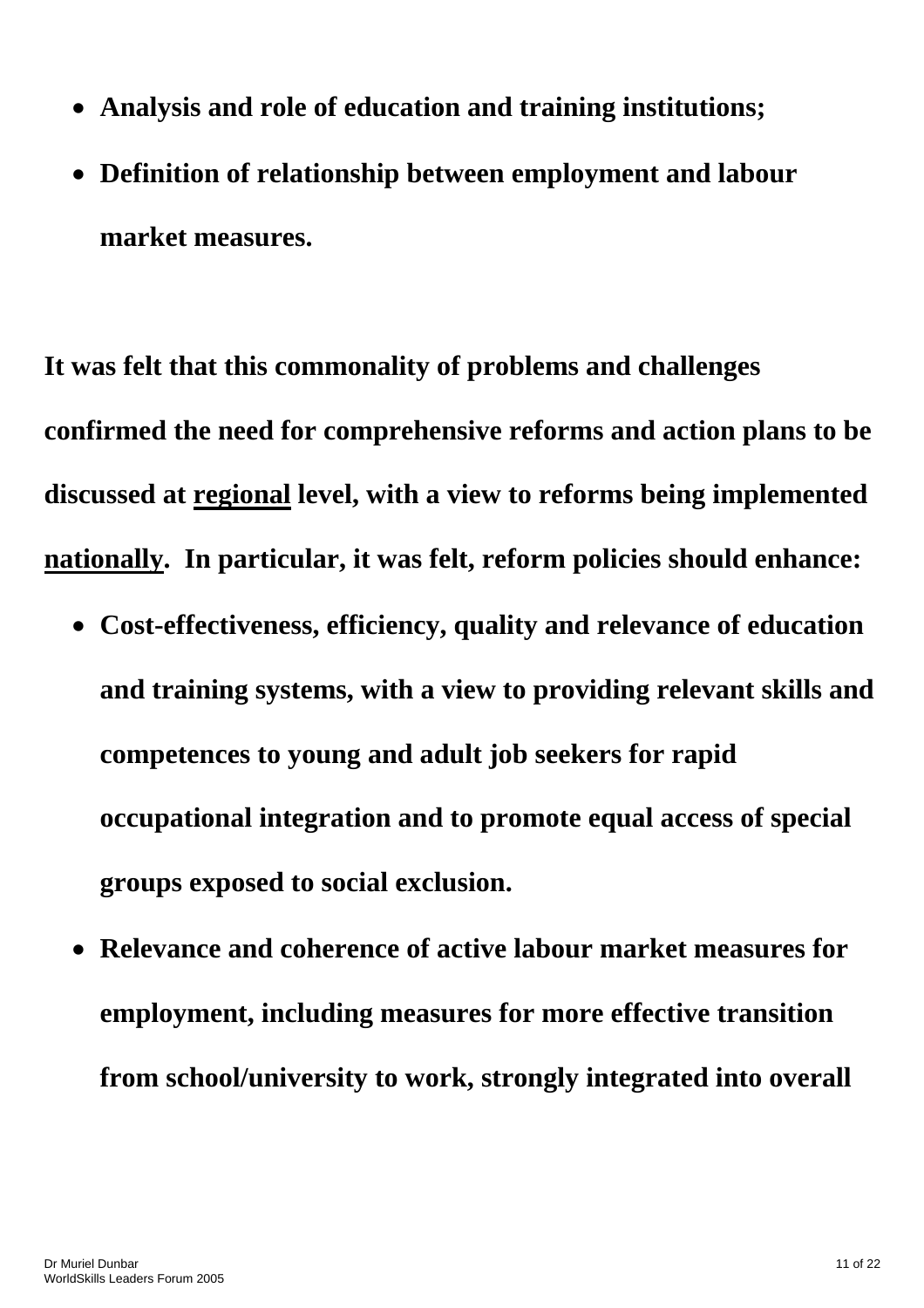**strategies for economic development and based on a partnership model.** 

**In the 2004 Regional Indicative Programme of the European Commission, the aims of this project were given as:** 

- **To combat and prevent unemployment**
- **To support the occupational integration of young people**
- **To promote the emergence of shared understanding at regional level on strategies for training and labour market systems reforms, with a view to supporting partners' authorities in their design and implementation of reforms and action plans at the national level;**
- **To assist the educational institutions of the countries involved in the project to reinforce and improve their educational capacities;**
- **To increase co-operation between Euro-Mediterranean education and training institutions.**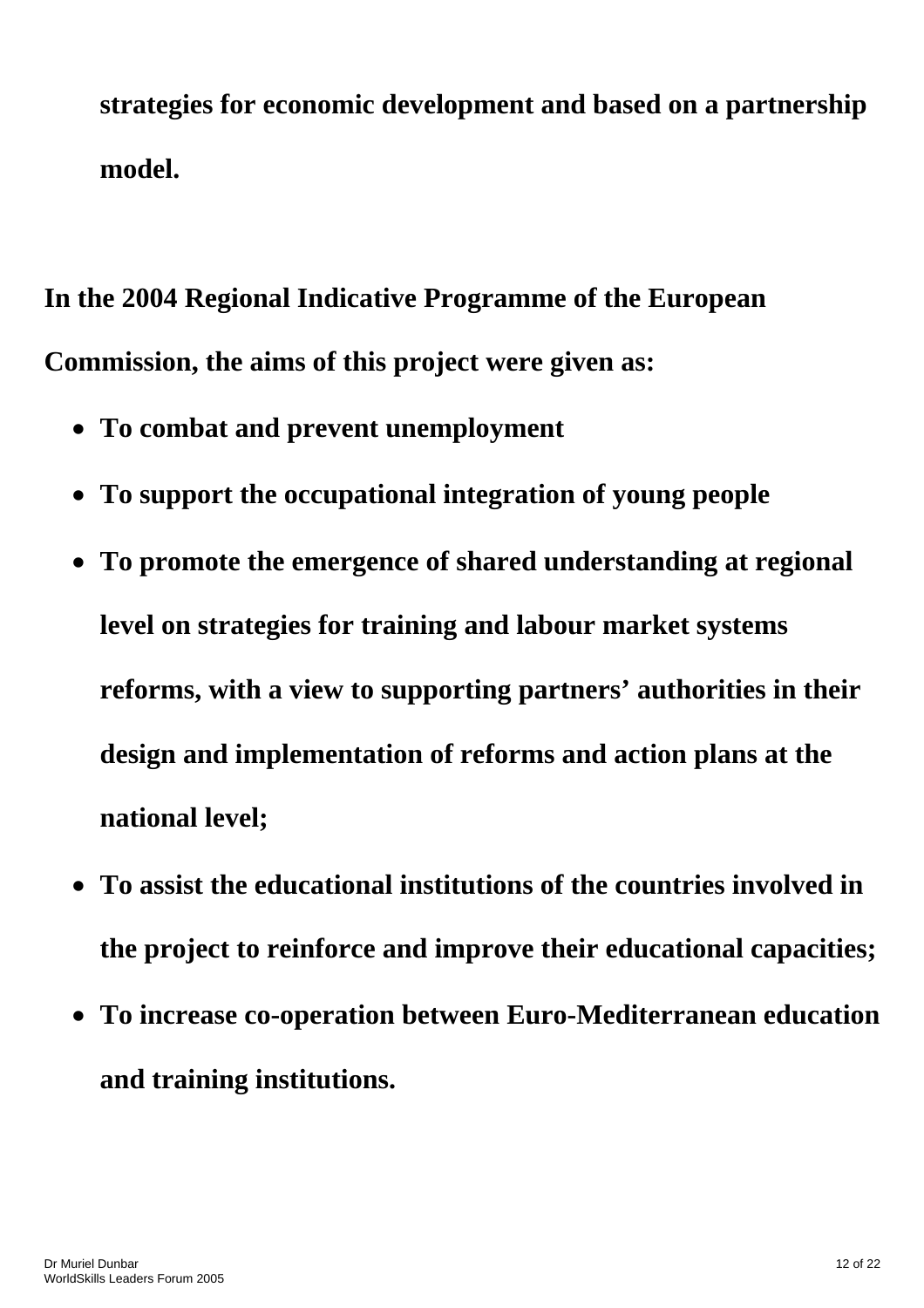**The expected results from the project, which was launched earlier this year and so is still in its very early stages, are:** 

- **The creation of a Euro-Mediterranean Observatory network of relevant institutions involved in training and employment policies acting as a strategic forum for discussion and dissemination of information and good practice.**
- **Progress towards regional systems for mutual diploma recognition and coherence between higher education programmes.**
- **Increased shared understanding and convergence at regional level of policies aimed to link training to job opportunities.**
- **Implementation of national reform programmes on education, employment and training to improve the effectiveness of strategies to cope with unemployment.**

**We can see then that, in the design of the project, several of the sustainability issues which I talked about earlier are included:**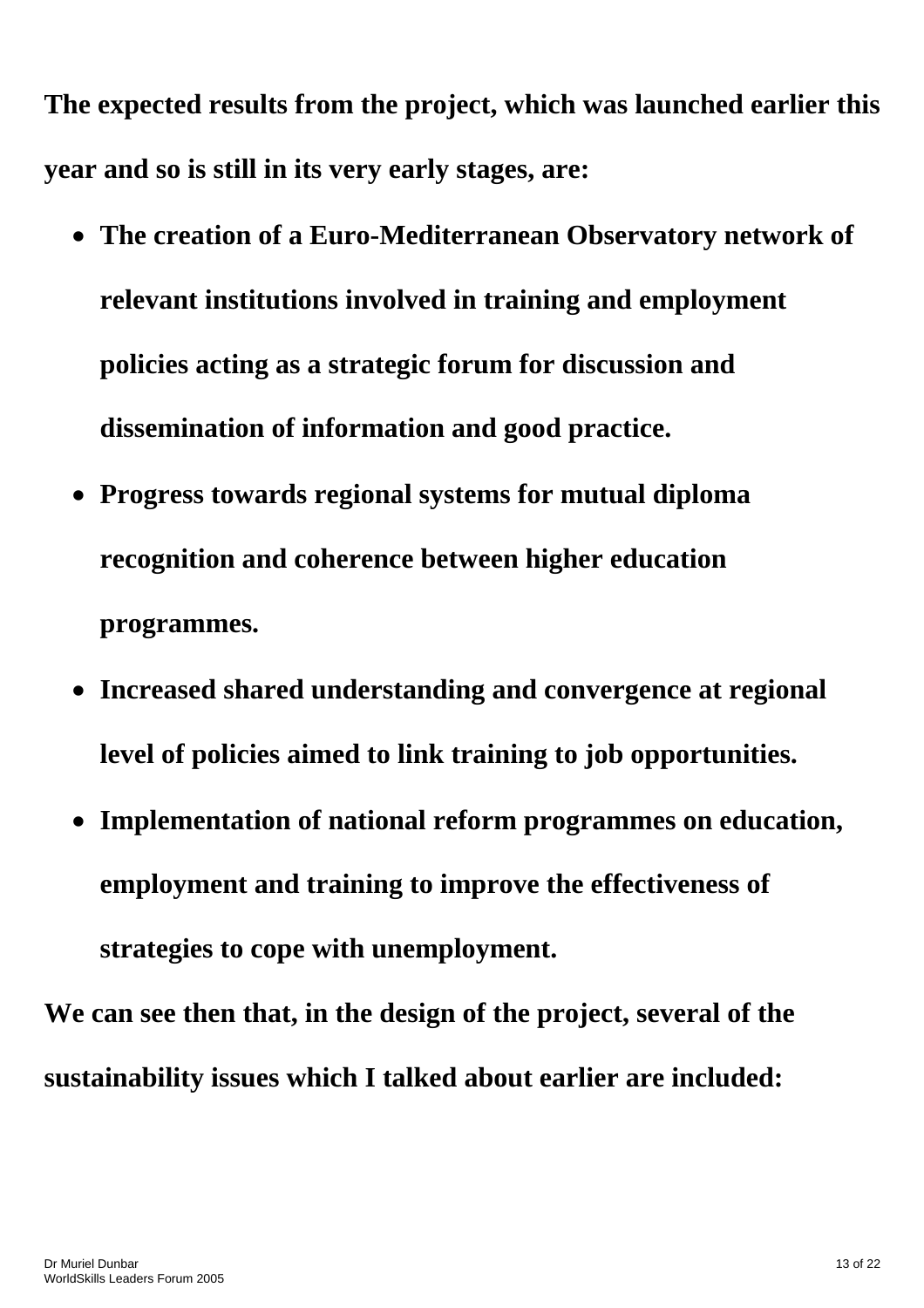- **The contribution of human resource development to strengthening social and economic development in countries neighbouring the EU.**
- **The strengthening of public institutions in neighbouring countries.**
- **The development of an alternative to illegal migration through both supporting the creation of employment locally and through supporting systems for skills development for people to enable them to migrate legally.**
- **Linking education and training directly to economic growth.**
- **Creating a closer link between training and employment.**

**Of course we don't know at this stage what degree of success we will have in the project as it still has over 4 years to run, but it will be evaluated in due course and the results of that evaluation will be available. What we can look at however is the way in which a bottomup approach was used to specify and prepare for this Regional**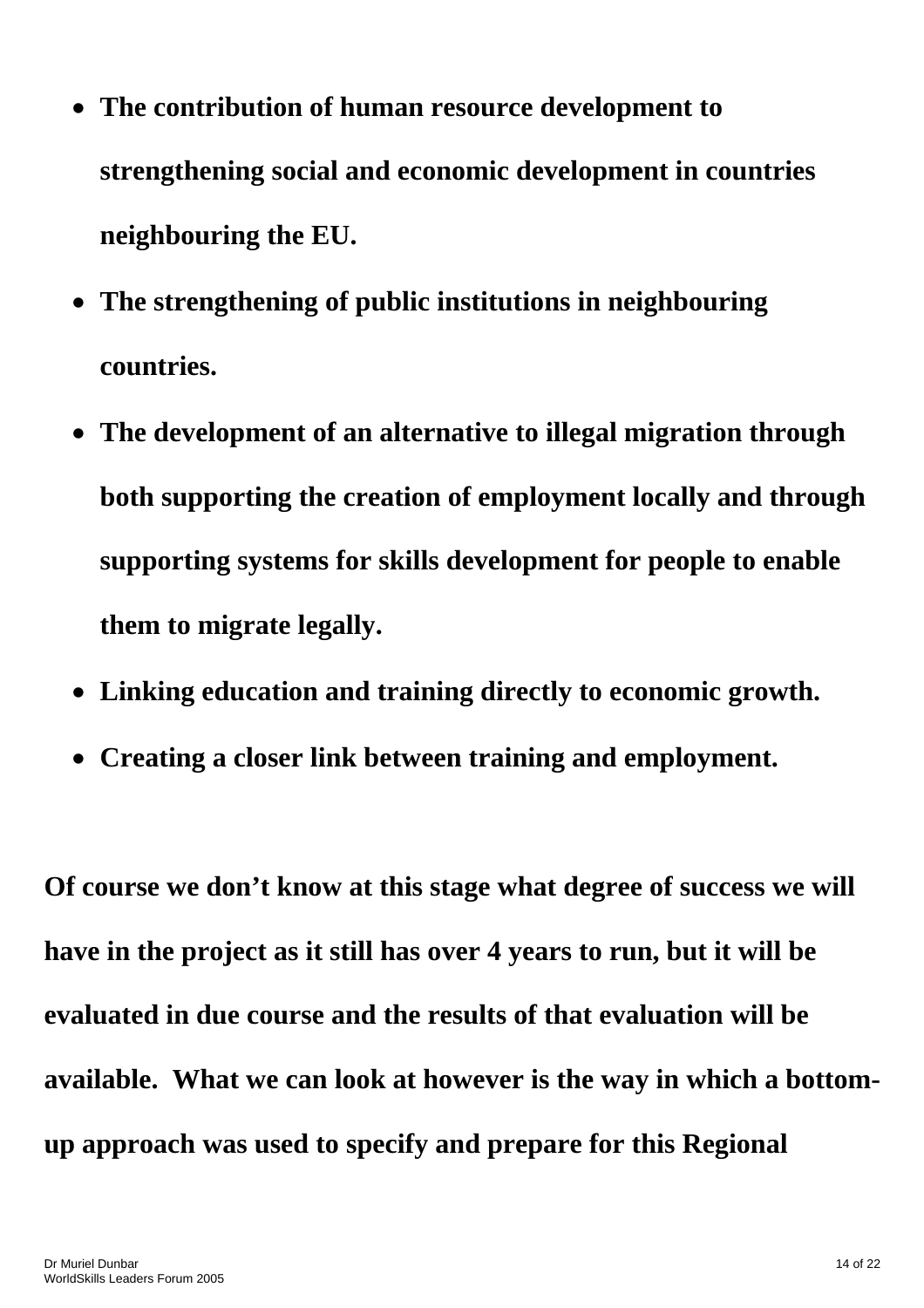**Programme as a means of incorporating into it some of the sustainability criteria for educational development contexts which I listed earlier. The process which was used to bring local ownership and accountability to the programme was one which involved delegates from the partner countries along the shores of the southern Mediterranean. During 2003 these delegates met four times in conferences and workshops with representatives of EU member states to:** 

- **Facilitate the exchange of experiences and good practices;**
- **Reach a common assessment of the current situation and challenges of common interest;**
- **Design an Education & Training for Employment Regional Programme on a consensual basis;**
- **Obtain true ownership of this Regional Programme from the EuroMed delegates, as well as their commitment in the follow-up actions.**
- **This four-stage process comprised:**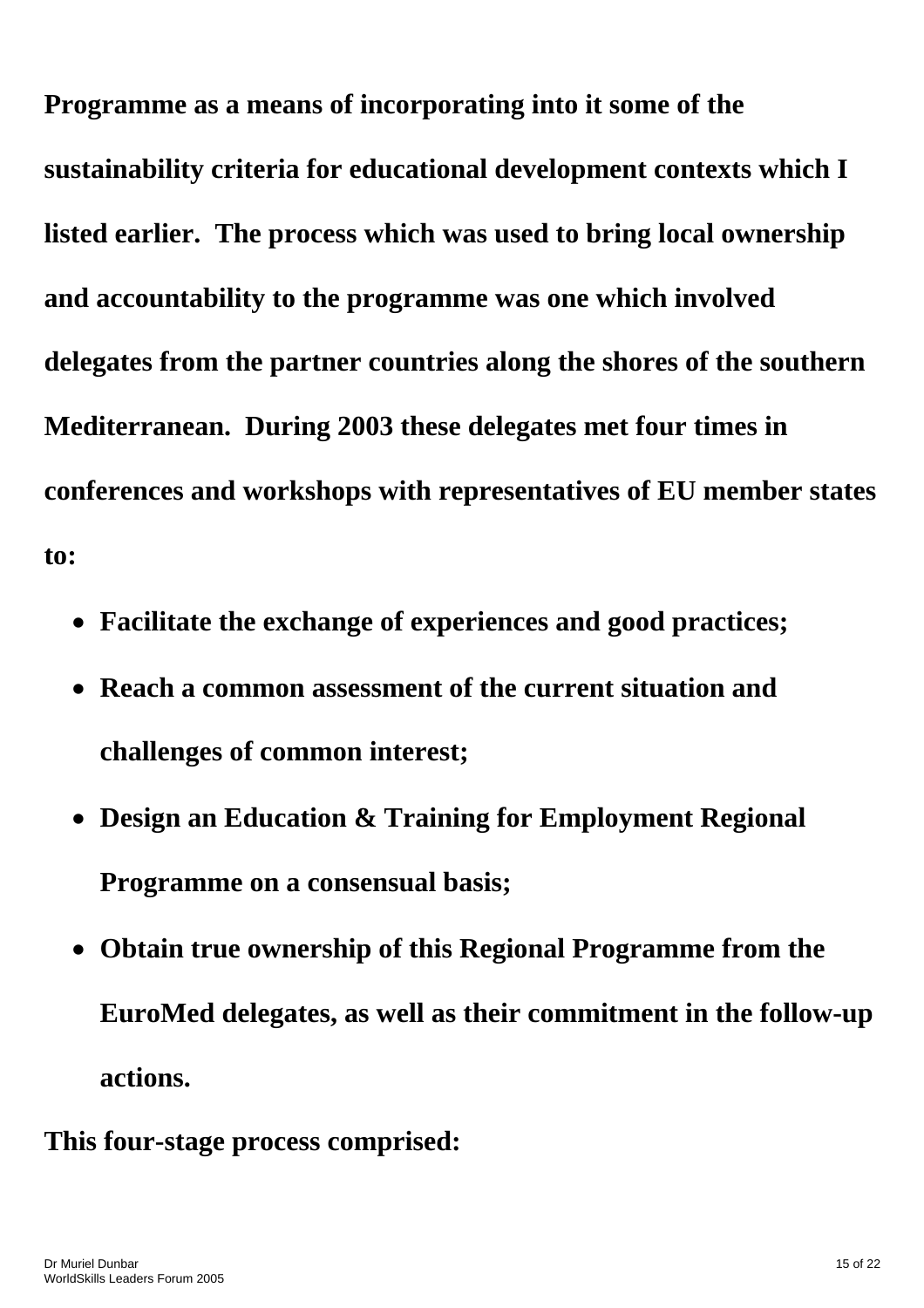- **An opening conference which allowed the delegates to meet, to exchange experiences and good practices and to identify a first list of regional initiatives.**
- **A first workshop which allowed delegates to continue their exchanges of experiences and good practices, as well as to identify specific proposals for regional projects.**
- **A second workshop at which delegates examined these proposals in greater depth, to suggest further initiatives and to summarise all of these into project fiches.**
- **A final conference at which all of the Euro-Med partners reviewed and gave final approval to the four components of the Regional Programme and the activities of which they would be comprised.**

**The conclusions of the delegates who participated were that this bottom-up, participative approach was appreciated and that the conferences and workshops allowed them to:**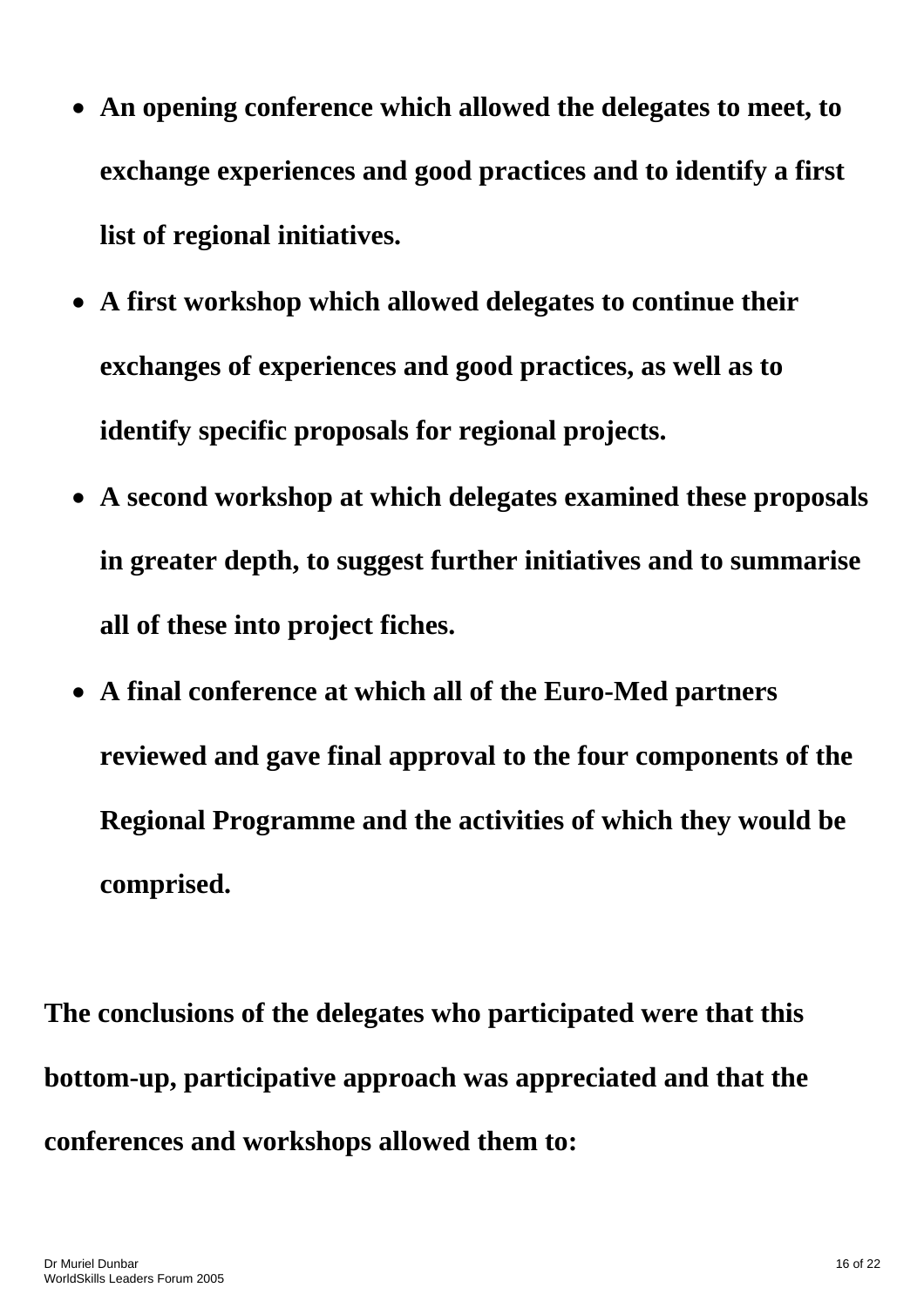- **Meet together for the first time within the MEDA regional framework;**
- **Develop extensive and fruitful exchanges of experiences and good practices.**
- **Jointly analyse the current situation and trends in TVET and employment sectors and identify common characteristics, issues and challenges.**
- **Formulate, within the framework of a participative approach, a set of operational proposals of common interest.**
- **Jointly identify, select and define within the framework of an interactive process – the components to be included in the ETE Regional Programme, in accordance with the priorities defined.**

**In light of the common characteristics and trends identified, the delegates considered it crucial to promote programmes aimed at:**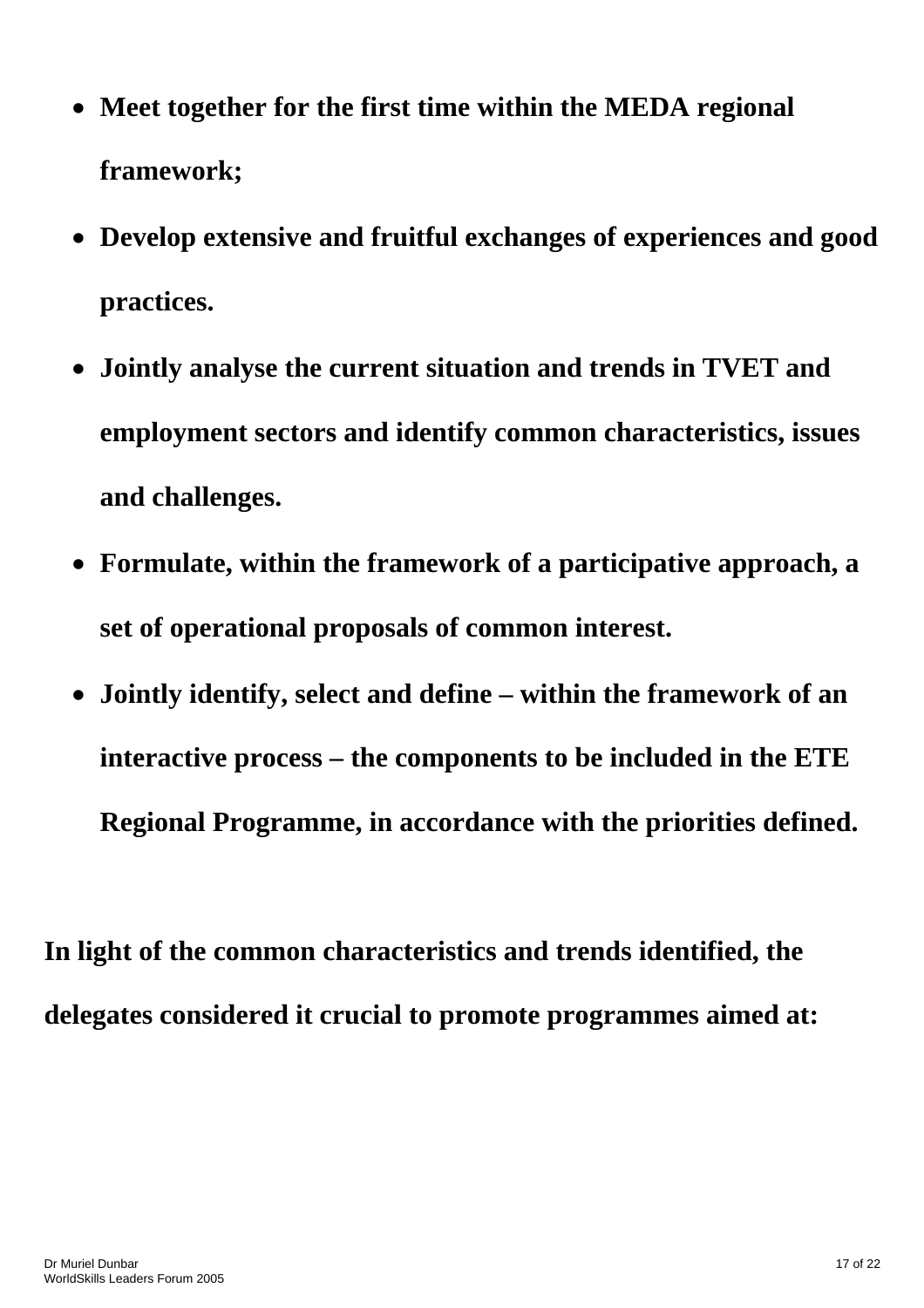- **Defining and implementing more market-driven TVET strategies and policies, in order to improve their quality, relevance and performance.**
- **Improving the identification of current and future labour market skills needs.**
- **Providing better assistance to job-seekers, in order to facilitate their access to the labour market through self-employment and creation of micro-enterprises.**
- **Raising awareness and use of ICT and e-learning for VET.**

**As a result of these conclusions, we have now a regional programme, to which all participants have signed up, which has four components:** 

- **Component 1: a yearly EuroMed Forum aimed at:** 
	- o **Exchanging experiences and good practices in TVET**
	- o **Developing synergies with other projects, networks and institutions**
	- o **Reporting progress of the Programme**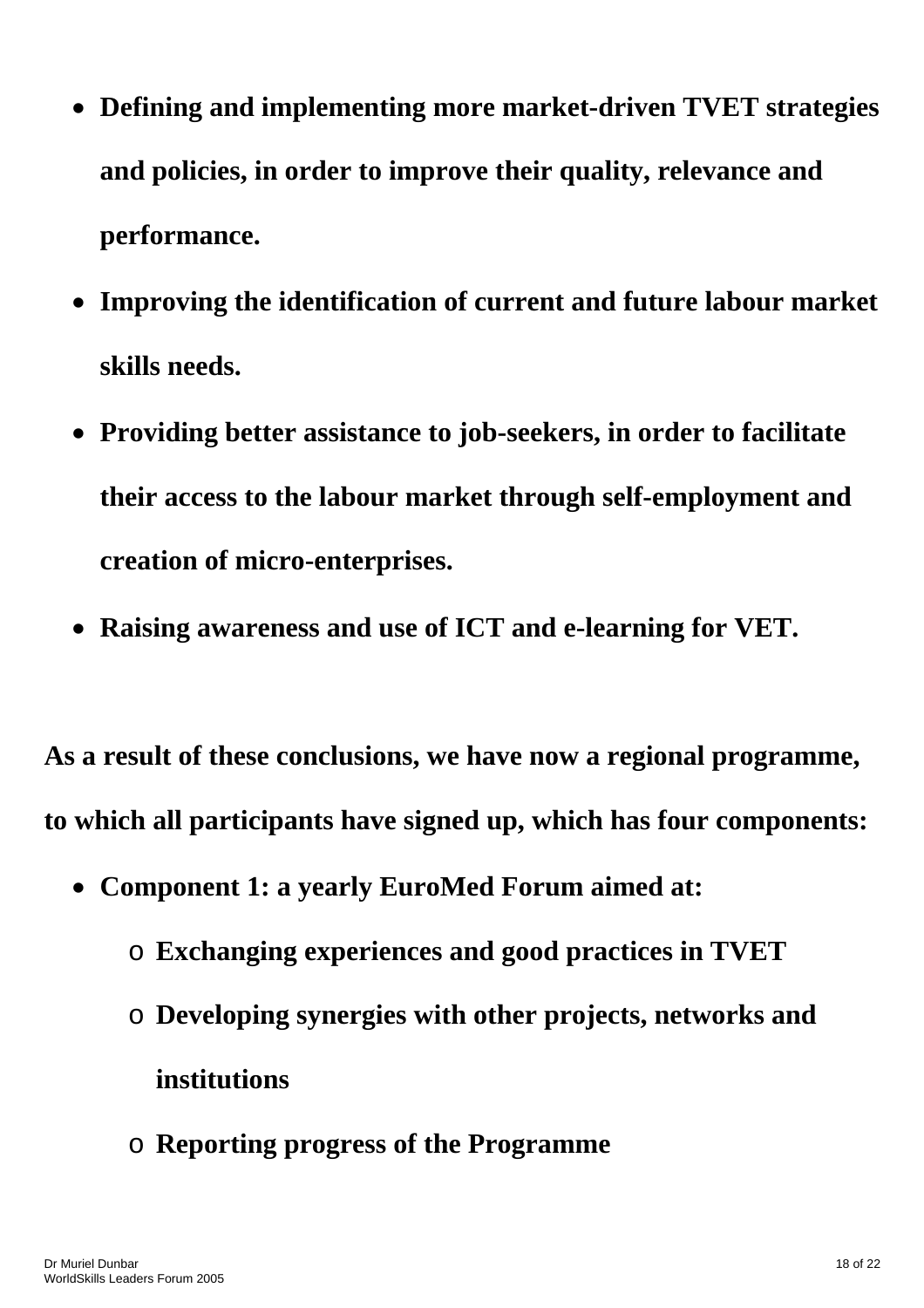o **Suggesting any relevant improvement or new initiatives.**  • **Component 2: A TVET for Employment EuroMed network aimed at:** 

- o **Developing a EuroMed observatory function**
- o **Carrying out comparative analysis and thematic studies**
- o **Promoting regional co-operation in domains of common interest**
- **Component 3: reinforce the capacities of service providers in the partner countries working for young unemployed people in the areas of self-employment and creation of micro-enterprises.**
- **Component 4: assisting partner countries in meeting the increasing demands for new types of qualifications that are prerequisites to social and economic development through the further development and use of eLearning in education and training.**

**One important factor which is hinted at in Component 1 is the need to complement projects already launched in the region with EC and EU**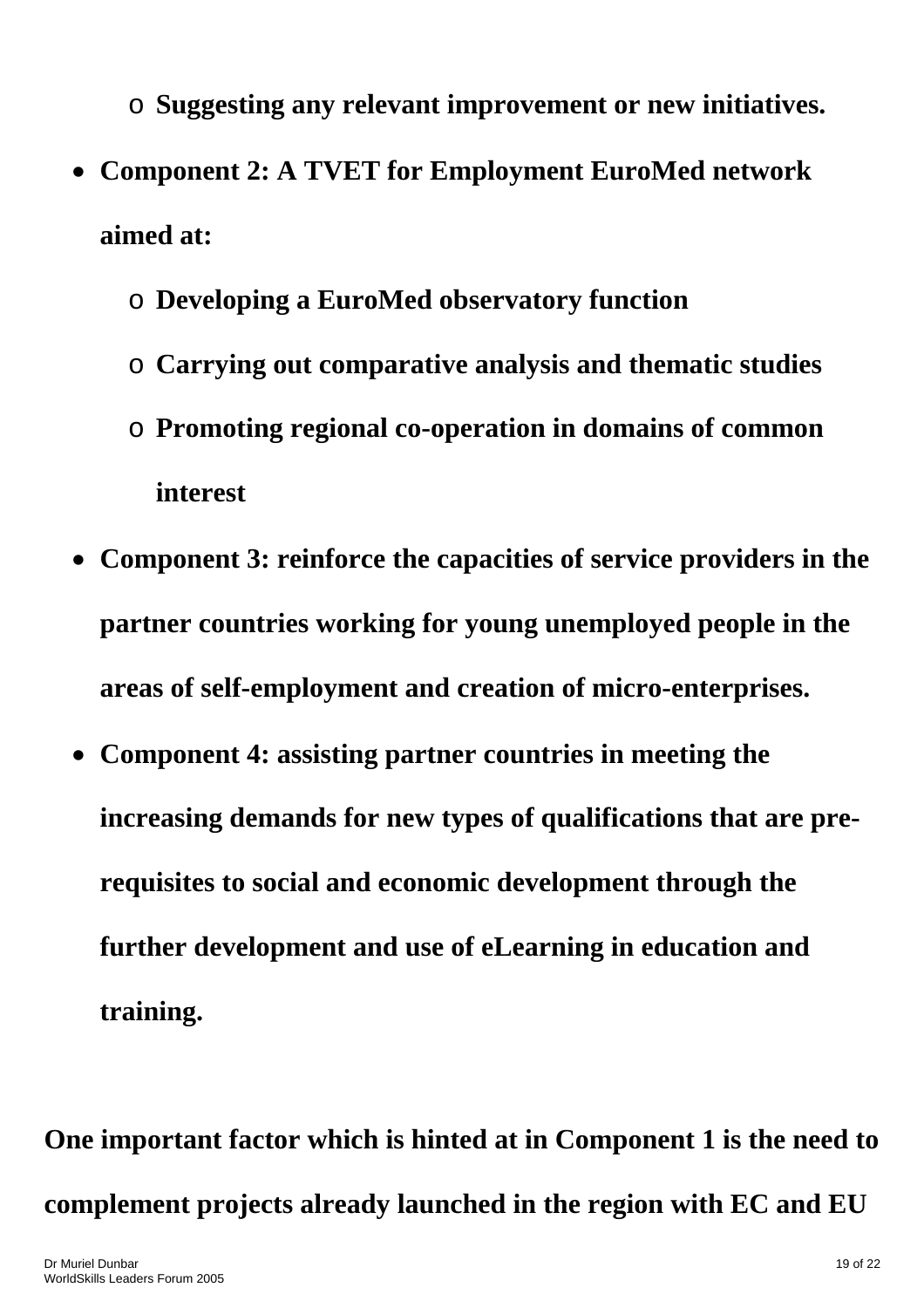**Member States' support, by creating synergy with them. We consider that this ETE project represents an opportunity to share significant progress and good practice, avoiding redundancy and developing transferable methodologies.** 

**The project should provide a framework for co-operation between the EU and the southern Mediterranean partners in the field of TVET. It could contribute towards the development of long-lasting partnerships among the participating institutions, in all fields of common interest, such as improvement in teachers' and trainers' training, recognition of qualifications, vocational guidance, apprenticeship, quality of training, labour market and employment of young people, among others. The project will be open to all kinds of contributions from EU Member States, from giving ideas and recommendations, providing technical expertise, to contributing to projects financially; if they want to sustain activities after the end of the project and/or in case of shortage of resources in certain types of co-operation activities.**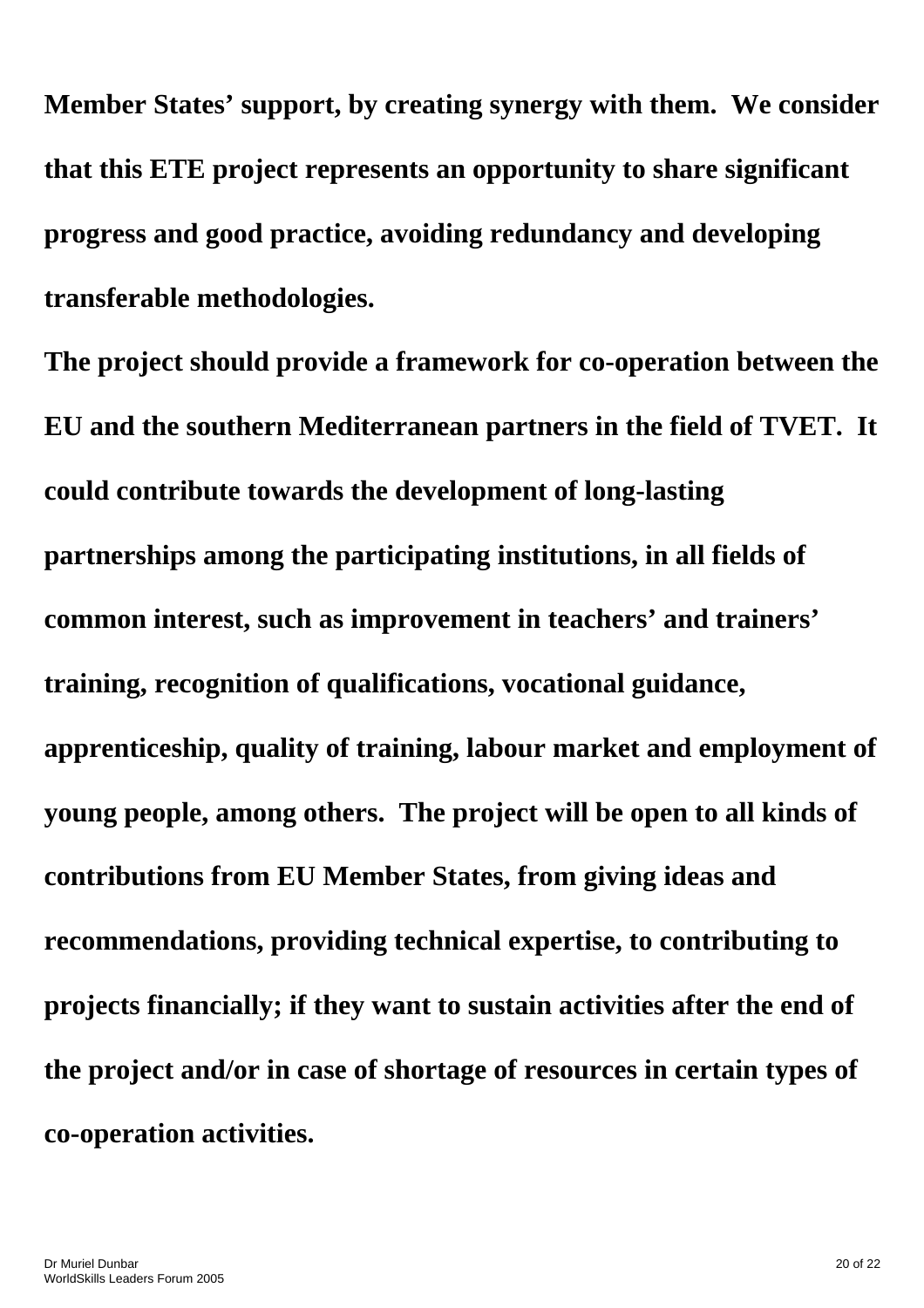**Although the project is still only in the inception phase of its implementation, I hope, from what I have said, that you will appreciate the considerable amount of work which has already gone into the design and methodology to make it a project which will deliver sustainable results. Europe Aid has been the leader of the process from the beginning and the ETF role has evolved during the identification process. Following the series of conferences and workshops, the delegates recommended to Europe Aid that the implementation of the ETE Regional Programme be delegated to ETF, on the grounds of its extensive knowledge of the region and of VET.** 

**Ladies and gentlemen, as I cannot see into the future, I cannot say whether or not we will have been successful in designing a sustainable project, nor whether by choosing to invest in HRD, the EU and the countries involved will be able to have an appreciable impact on the sustainable development of their countries. But a good start has been made, with sustainability as a priority, and I look forward to being**